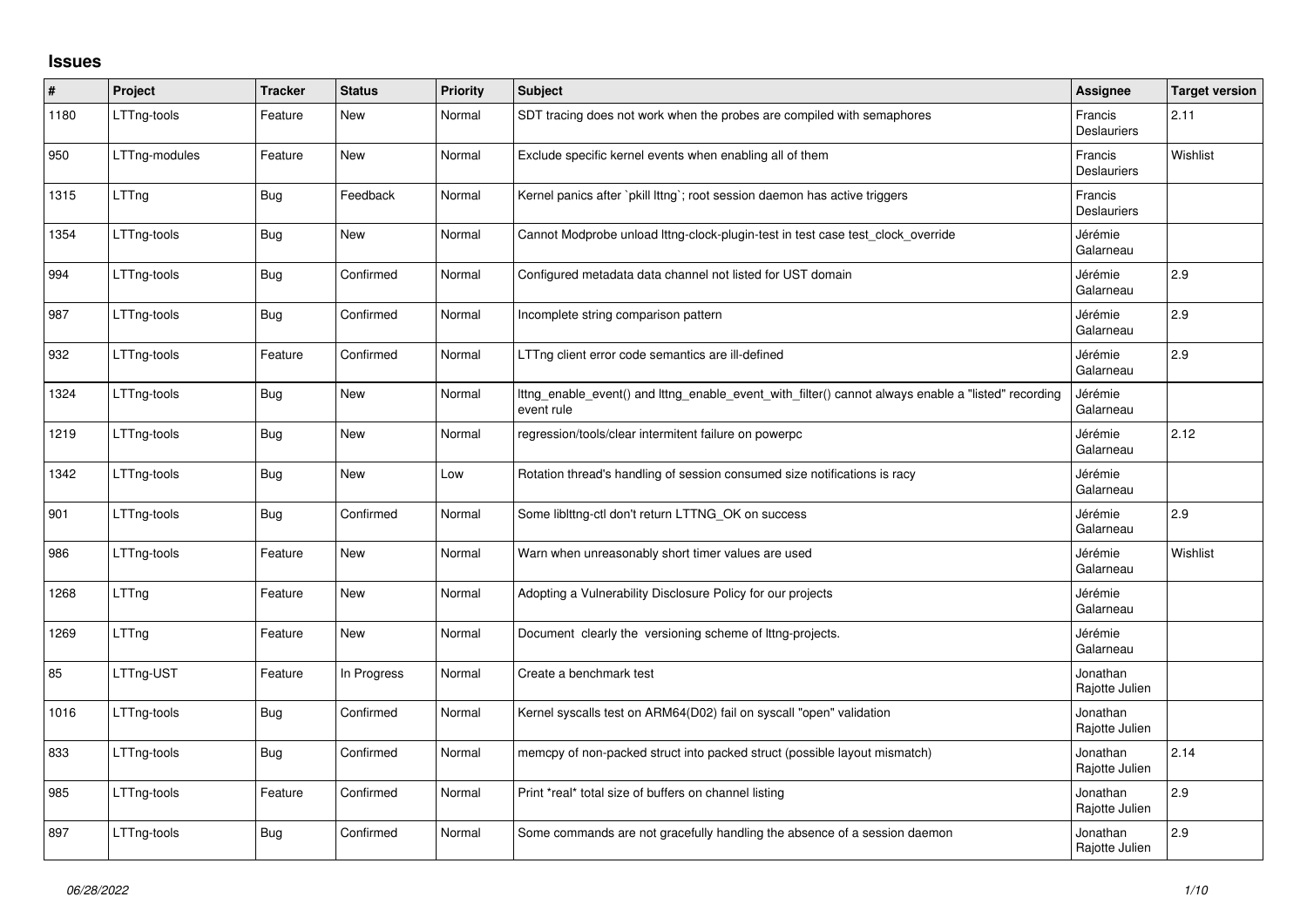| $\pmb{\#}$ | Project           | <b>Tracker</b> | <b>Status</b> | <b>Priority</b> | <b>Subject</b>                                                                                                                             | Assignee                   | <b>Target version</b>      |
|------------|-------------------|----------------|---------------|-----------------|--------------------------------------------------------------------------------------------------------------------------------------------|----------------------------|----------------------------|
| 782        | LTTng-modules     | Feature        | <b>New</b>    | Normal          | Syscalls extractor improvements                                                                                                            | Jonathan<br>Rajotte Julien |                            |
| 990        | LTTng             | Feature        | Confirmed     | Low             | Additional make check targets                                                                                                              | Jonathan<br>Rajotte Julien | 2.9                        |
| 1177       | LTTng             | <b>Bug</b>     | Confirmed     | Normal          | Document --pidfile of lttng-sessiond executable                                                                                            | Jonathan<br>Rajotte Julien | 2.11                       |
| 940        | Userspace RCU     | Feature        | <b>New</b>    | Normal          | Wire up sys membarrier on each architecture                                                                                                | Mathieu<br>Desnoyers       |                            |
| 965        | LTTng-UST         | Feature        | New           | High            | Implement UST statedump                                                                                                                    | Mathieu<br>Desnoyers       | Wishlist                   |
| 1242       | LTTng-UST         | Bug            | Feedback      | Normal          | SEGV on process exit with shared library                                                                                                   | Mathieu<br>Desnoyers       |                            |
| 962        | LTTng-modules     | Feature        | New           | Low             | add x86 exceptions.h and irg vectors.h instrumentation (and mpx.h)                                                                         | Mathieu<br>Desnoyers       | Wishlist                   |
| 975        | LTTng-modules     | <b>Bug</b>     | Confirmed     | Normal          | execve compat syscall exit syscall value issue                                                                                             | Mathieu<br>Desnoyers       |                            |
| 964        | LTTng-modules     | Feature        | <b>New</b>    | High            | Implement support for persistent memory buffers                                                                                            | Mathieu<br>Desnoyers       | Wishlist                   |
| 963        | LTTng-modules     | Feature        | <b>New</b>    | High            | Implement user-space stack dump context                                                                                                    | Mathieu<br>Desnoyers       | Wishlist                   |
| 968        | LTTng             | Feature        | Feedback      | High            | Ittng-modules kernel and user callstack context                                                                                            | Mathieu<br>Desnoyers       | 2.9                        |
| 327        | LTTng-UST         | Feature        | On pause      | Normal          | Implement missing hostname context                                                                                                         | Michael<br>Jeanson         |                            |
| 1163       | LTTng-tools       | Feature        | New           | Normal          | Create an Ittng-collectd skeleton for VM tracking feature                                                                                  | Michael<br>Jeanson         |                            |
| 1203       | LTTng-UST         | <b>Bug</b>     | <b>New</b>    | Normal          | Improve documentation of Ittng-ust with daemons                                                                                            | Philippe Proulx            |                            |
| 1072       | LTTng-tools       | <b>Bug</b>     | <b>New</b>    | Low             | configure does not check for needed Libxml2 symbols                                                                                        | <b>Philippe Proulx</b>     |                            |
| 1340       | LTTng-tools       | <b>Bug</b>     | <b>New</b>    | Normal          | Document behavior of per-uid UST buffers with respect to asynchronously killed traced applications                                         | Philippe Proulx            |                            |
| 1158       | LTTng-tools       | Bug            | New           | Normal          | Ittng-create(1) man page: it is not documented that --shm-path only applies to the user space<br>domain                                    | Philippe Proulx            | 2.11                       |
| 1159       | LTTng-tools       | Bug            | Feedback      | Low             | Missing documentation: before Linux 4.17, suspending the system while tracing is active can result<br>in incorrect event record timestamps | Philippe Proulx            | 2.11                       |
| 752        | LTTng-tools       | Bug            | In Progress   | Low             | Output paths need better handling than truncation                                                                                          | Philippe Proulx            | 2.9                        |
| 1295       | <b>Babeltrace</b> | Bug            | New           | Normal          | Copy-pasto in bt_value_map_borrow_entry_value doc                                                                                          | <b>Philippe Proulx</b>     | Babeltrace -<br>stable 2.0 |
| 1289       | <b>Babeltrace</b> | Bug            | <b>New</b>    | Normal          | docs: document that the "notext" flag is required to build out of tree plug-ins when linking with<br>LLVM's Id                             | <b>Philippe Proulx</b>     | Babeltrace -<br>2.1        |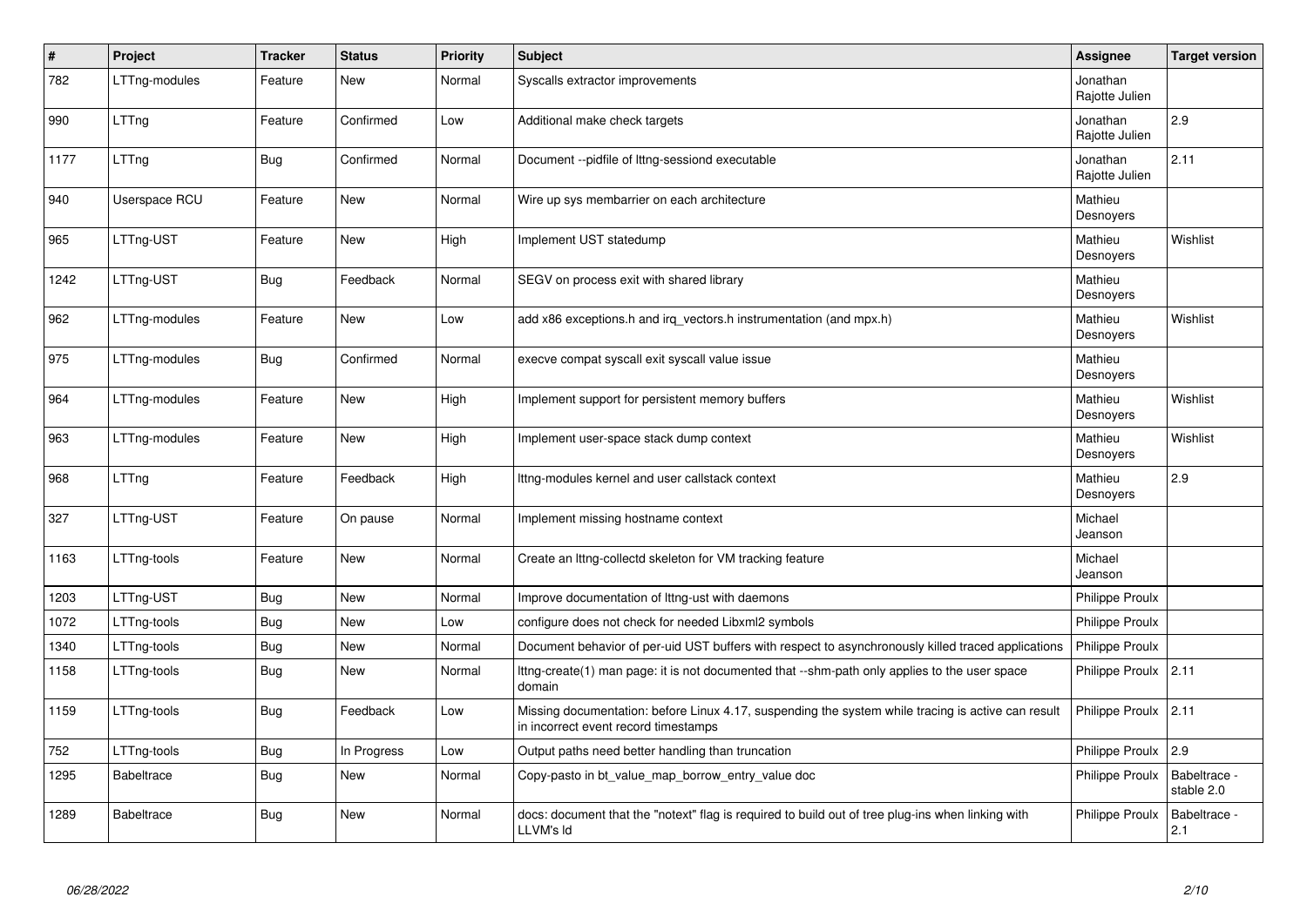| $\#$   | Project                                | <b>Tracker</b> | <b>Status</b> | <b>Priority</b> | Subject                                                                        | <b>Assignee</b>            | <b>Target version</b>      |
|--------|----------------------------------------|----------------|---------------|-----------------|--------------------------------------------------------------------------------|----------------------------|----------------------------|
| 1336   | <b>Babeltrace</b>                      | Feature        | New           | Normal          | Improve usability of error messages                                            | Philippe Proulx            | Babeltrace -<br>stable 2.0 |
| 138    | Website                                | Feature        | New           | Normal          | Workflow graph for bug statuses                                                | Raphaël<br>Beamonte        |                            |
| 822    | LTTng-tools                            | <b>Bug</b>     | Confirmed     | Low             | bash-completion sometimes completes too much                                   | Simon Marchi               | Wishlist                   |
| 67     | Website                                | <b>Bug</b>     | New           | Normal          | Syndicate the project news on the lttng.org main page                          | Yannick<br><b>Brosseau</b> |                            |
| 68     | Website                                | Bug            | New           | Normal          | Top-level primary links should be in bold                                      | Yannick<br><b>Brosseau</b> |                            |
| 292    | LTTng-UST                              | <b>Bug</b>     | Confirmed     | Low             | Generated header files should not conflict with ust or standard ones.          | Yannick<br><b>Brosseau</b> |                            |
| 214    | Website                                | <b>Bug</b>     | New           | Normal          | Add weekly reminder of assigned open bugs                                      |                            |                            |
| 30     | Website                                | Feature        | New           | Normal          | Contributor documentation                                                      |                            |                            |
| 215    | Website                                | Bug            | New           | Normal          | Create a FAQ section                                                           |                            |                            |
| $73\,$ | Website                                | Feature        | New           | Normal          | DOCUMENTATION!                                                                 |                            |                            |
| 66     | Website                                | <b>Bug</b>     | In Progress   | Normal          | Show expanded News on the lttng.org main page                                  |                            |                            |
| 97     | Website                                | <b>Bug</b>     | New           | Normal          | Theme tweak: the < $pre$ > tags should be more visible                         |                            |                            |
| 216    | Website                                | Feature        | New           | Normal          | Use menu separators instead of placeholder pages                               |                            |                            |
| 1356   | Userspace RCU                          | <b>Bug</b>     | New           | Normal          | I have a doubt about the urcu_bp_smp_mb_slave called in _urcu_bp_read_unlock.  |                            |                            |
| 941    | Userspace RCU                          | Feature        | New           | Normal          | URCU flavor which can be used across processes using shared memory             |                            | Wishlist                   |
| 1317   | Userspace RCU                          | Bug            | New           | Normal          | urcu: memory leaks                                                             |                            |                            |
| 971    | <b>Trace Compass UX</b><br>Experiments | Feature        | New           | Normal          | Trace digging tool                                                             |                            |                            |
| 1285   | LTTng-UST                              | <b>Bug</b>     | Feedback      | Normal          | about close file failed for lttng-ust module                                   |                            |                            |
| 1294   | LTTng-UST                              | <b>Bug</b>     | New           | Normal          | add-context fails silently with perf_event_paranoid=4, no trace produced       |                            |                            |
| 527    | LTTng-UST                              | Feature        | New           | Normal          | Add git version information to project version                                 |                            |                            |
| 1100   | LTTng-UST                              | Feature        | New           | Normal          | Add (possibly symbolic) event whenever blocking occurs due to excessive events |                            | Wishlist                   |
| 602    | LTTng-UST                              | Feature        | New           | Normal          | Add session to metadata environment                                            |                            |                            |
| 520    | LTTng-UST                              | Feature        | New           | Normal          | Allow override of /var/run directory                                           |                            |                            |
| 508    | LTTng-UST                              | Feature        | Feedback      | Normal          | arrays of floats are stored and/or displayed as arrays of ints                 |                            | Wishlist                   |
| 1320   | LTTng-UST                              | <b>Bug</b>     | Feedback      | Normal          | Assert in Ittng-ring-buffer-client.h:437: client_buffer_begin()                |                            |                            |
| 717    | LTTng-UST                              | Feature        | New           | Low             | Better validation of tracepoint provider headers?                              |                            |                            |
| 395    | LTTng-UST                              | Feature        | New           | Normal          | Enable channel after start session                                             |                            | Wishlist                   |
| 1132   | LTTng-UST                              | Bug            | New           | High            | Fails to build with Crosscompiler                                              |                            |                            |
| 1109   | LTTng-UST                              | <b>Bug</b>     | Feedback      | Low             | Fork() test 9 from Linux Test Project fails when traced with userspace events  |                            |                            |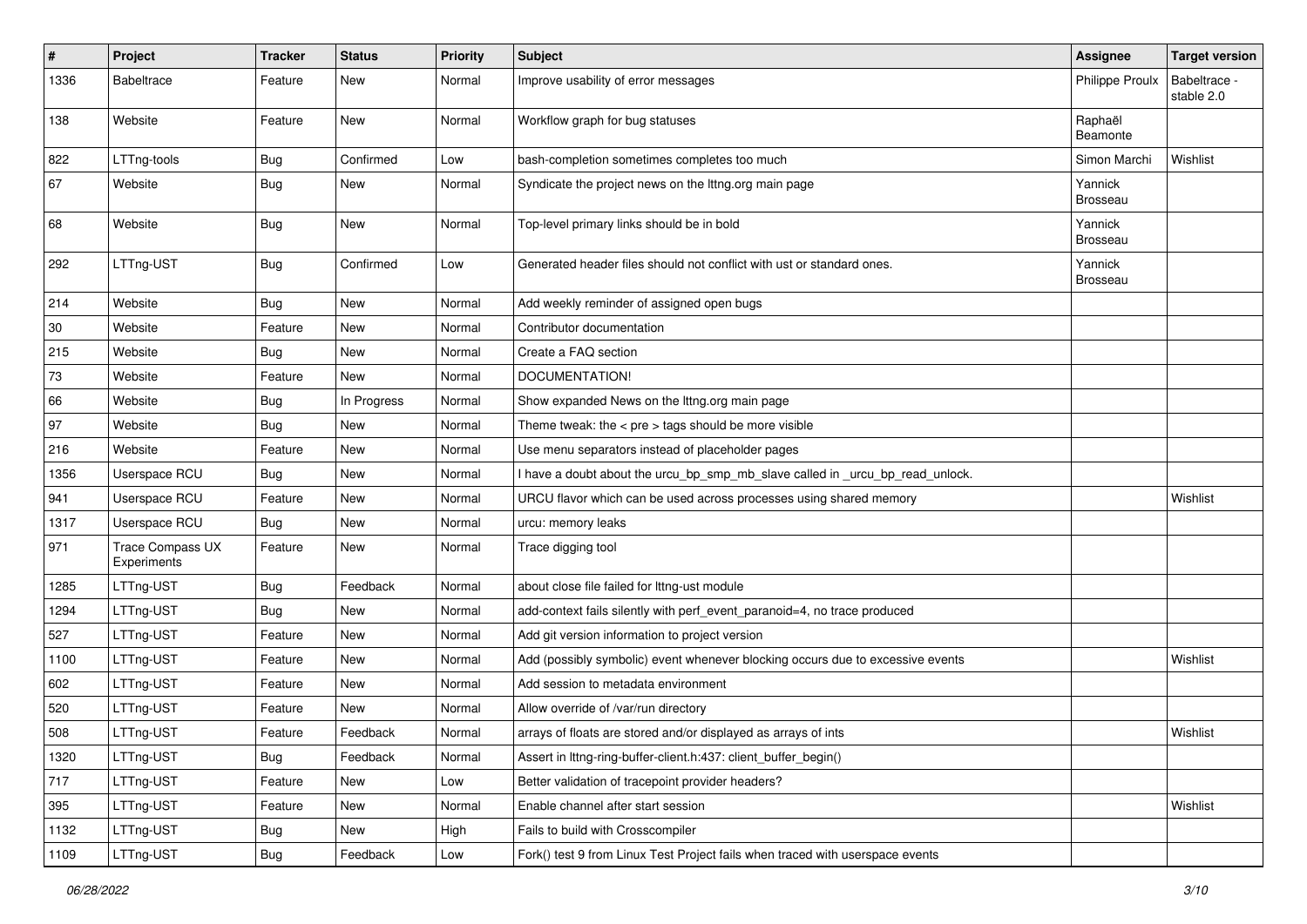| $\sharp$ | Project     | <b>Tracker</b> | <b>Status</b> | <b>Priority</b> | <b>Subject</b>                                                                                                             | Assignee | <b>Target version</b> |
|----------|-------------|----------------|---------------|-----------------|----------------------------------------------------------------------------------------------------------------------------|----------|-----------------------|
| 65       | LTTng-UST   | Feature        | New           | Low             | Helper script to generate the tracepoint shared library                                                                    |          | Wishlist              |
| 446      | LTTng-UST   | Feature        | <b>New</b>    | Normal          | Improve process startup time with many events                                                                              |          |                       |
| 710      | LTTng-UST   | Feature        | New           | Normal          | List event fields in the same order as the TP definition                                                                   |          |                       |
| 51       | LTTng-UST   | Feature        | New           | Low             | Ittng-gen-tp: add python module output                                                                                     |          | Wishlist              |
| 525      | LTTng-UST   | <b>Bug</b>     | Confirmed     | Low             | new "notifications" from UST do not strictly respect LTTNG_UST_REGISTER_TIMEOUT                                            |          |                       |
| 447      | LTTng-UST   | Feature        | New           | Normal          | Support dlopen/dlclose of probe providers                                                                                  |          |                       |
| 440      | LTTng-UST   | Feature        | New           | Normal          | <b>Tracepoint Documentation</b>                                                                                            |          | Wishlist              |
| 483      | LTTng-UST   | Feature        | New           | Normal          | Use "man 3 backtrace" to dump the stack state at record start (attach) time.                                               |          |                       |
| 713      | LTTngTop    | Feature        | New           | Low             | Throughput display should be harmonized with Ittng usage                                                                   |          |                       |
| 961      | LTTng-tools | Feature        | New           | Normal          | Add additional criteria to disable-event                                                                                   |          | 2.9                   |
| 1349     | LTTng-tools | Feature        | New           | Low             | Add '--all' to lttng start                                                                                                 |          |                       |
| 286      | LTTng-tools | Feature        | Confirmed     | Normal          | Add a -- logfile option (or log through Syslog)                                                                            |          | Wishlist              |
| 960      | LTTng-tools | Feature        | New           | Normal          | Add a -m /--matching argument to enable-event                                                                              |          | Wishlist              |
| 555      | LTTng-tools | Feature        | Confirmed     | Normal          | add-context --help lists perf fields even when the machine has no generic registers at all                                 |          | Wishlist              |
| 797      | LTTng-tools | <b>Bug</b>     | Feedback      | Normal          | Add more test for epoll in configure                                                                                       |          | Wishlist              |
| 1066     | LTTng-tools | Feature        | New           | Low             | Add option for lttng-destroy to delete the trace folder                                                                    |          | Wishlist              |
| 1126     | LTTng-tools | Feature        | Feedback      | Normal          | Analyse and refactor interaction based on pipe and converge toward a solution that will result in a<br>convergence in code |          | Refactoring           |
| 558      | LTTng-tools | Feature        | Confirmed     | Normal          | Apply fd accounting technique from sessiond to consumerd                                                                   |          | Wishlist              |
| 1329     | LTTng-tools | <b>Bug</b>     | <b>New</b>    | Normal          | Assert in lttng-consumerd: consumer.c:lttng_consumer_rotate_channel()                                                      |          |                       |
| 1302     | LTTng-tools | <b>Bug</b>     | New           | Normal          | Bad handling of invalid saved session files                                                                                |          |                       |
| 270      | LTTng-tools | Feature        | Confirmed     | Low             | Be able to choose session by number in Ittng list command                                                                  |          | Wishlist              |
| 894      | LTTng-tools | Feature        | Confirmed     | Normal          | Cannot enable channel for JUL (-j) or Log4j (-l) domains                                                                   |          | Wishlist              |
| 1211     | LTTng-tools | <b>Bug</b>     | New           | Low             | Can't quit lttng-sessiond with ctrl-c when built with --disable-epoll                                                      |          |                       |
| 1184     | LTTng-tools | Bug            | <b>New</b>    | Normal          | can't report find any system calls with lttng list --kernel --syscall                                                      |          |                       |
| 1092     | LTTng-tools | <b>Bug</b>     | New           | Normal          | Channel switch timers don't seem to be honored                                                                             |          | 2.10                  |
| 1256     | LTTng-tools | <b>Bug</b>     | New           | Low             | Check babeltrace1 stderr output in tests                                                                                   |          |                       |
| 1147     | LTTng-tools | <b>Bug</b>     | New           | Normal          | Compiling LTTng tools against 2.6.37 for ARM throws some errors in select_poll_epoll.c                                     |          |                       |
| 883      | LTTng-tools | Feature        | New           | Normal          | consumerd: Automatic reconnect to relayd                                                                                   |          | Wishlist              |
| 1017     | LTTng-tools | Bug            | Feedback      | Normal          | consumerd memory leak                                                                                                      |          |                       |
| 1135     | LTTng-tools | <b>Bug</b>     | Feedback      | Normal          | Contexts are applied to all channels without domain consideration                                                          |          |                       |
| 1128     | LTTng-tools | Bug            | Confirmed     | Normal          | Contexts can be added multiple times to a kernel channel                                                                   |          | 2.14                  |
| 77       | LTTng-tools | Feature        | Confirmed     | Low             | Create developper documentation for the LTTng "control" API                                                                |          | Wishlist              |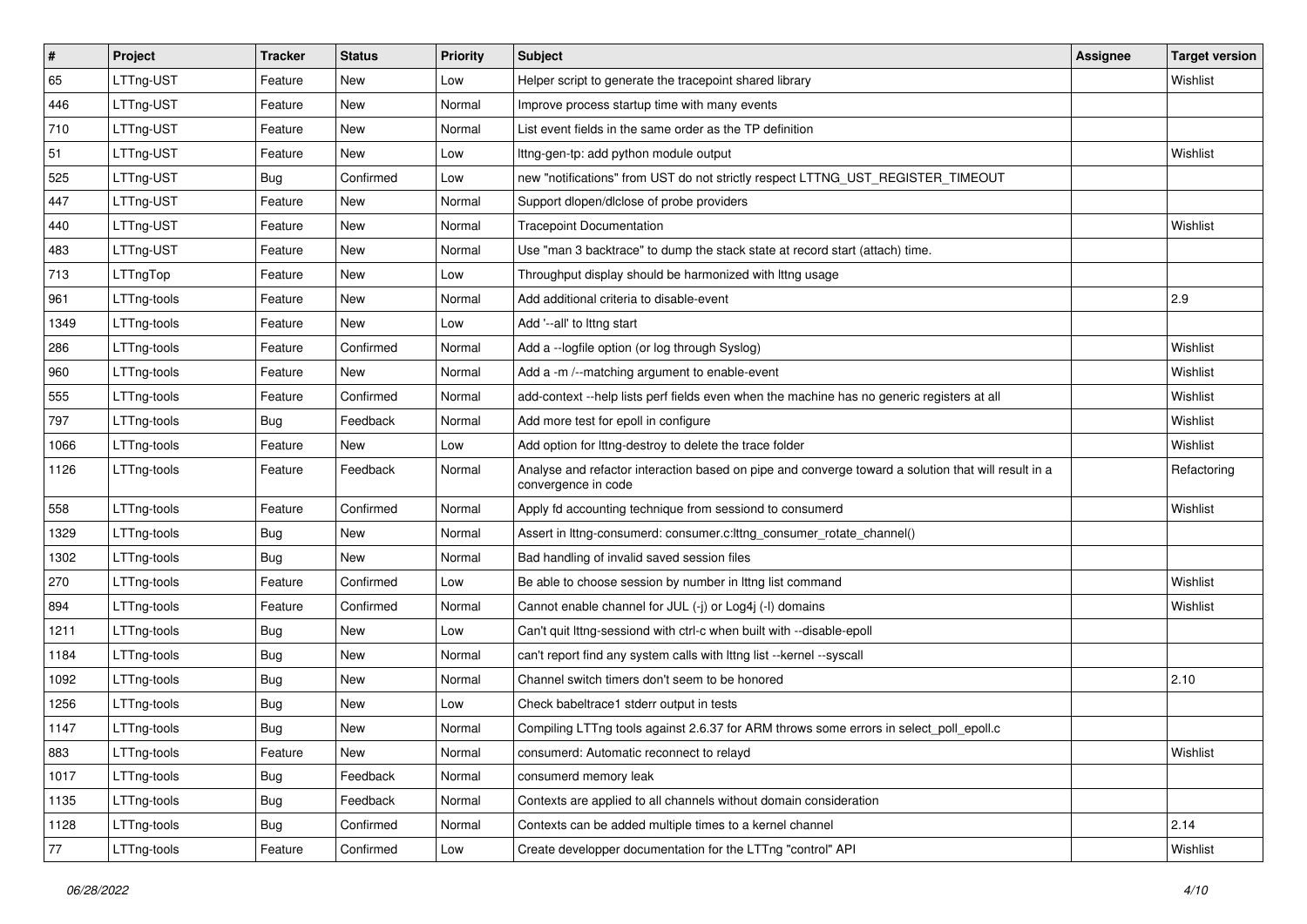| $\vert$ # | Project     | <b>Tracker</b> | <b>Status</b> | Priority | <b>Subject</b>                                                                                                                                                   | <b>Assignee</b> | <b>Target version</b> |
|-----------|-------------|----------------|---------------|----------|------------------------------------------------------------------------------------------------------------------------------------------------------------------|-----------------|-----------------------|
| 1181      | LTTng-tools | <b>Bug</b>     | <b>New</b>    | Normal   | Deadlock in session daemon and consumer for short lived apps in live per-pid                                                                                     |                 |                       |
| 573       | LTTng-tools | Feature        | Confirmed     | Normal   | Destroy an internal domain session on command error if created in that code flow                                                                                 |                 | Wishlist              |
| 409       | LTTng-tools | Bug            | Confirmed     | Low      | Detection of pipe close with POLLHUP poll(3) event                                                                                                               |                 | Wishlist              |
| 720       | LTTng-tools | <b>Bug</b>     | Confirmed     | Low      | Disambiguating fully qualified event names, timestamp-sensitive metadata                                                                                         |                 | Wishlist              |
| 531       | LTTng-tools | <b>Bug</b>     | <b>New</b>    | Normal   | Event name scoping seems ill-defined                                                                                                                             |                 | Wishlist              |
| 922       | LTTng-tools | Feature        | Feedback      | Normal   | Expose cpu_id as a context field in lttng-tools (add-context)                                                                                                    |                 | 2.9                   |
| 1215      | LTTng-tools | <b>Bug</b>     | Feedback      | Normal   | Failed to start lttng-sessiond process                                                                                                                           |                 |                       |
| 1246      | LTTng-tools | <b>Bug</b>     | <b>New</b>    | Normal   | -filter expression parser accepts foo[bar]                                                                                                                       |                 |                       |
| 1248      | LTTng-tools | <b>Bug</b>     | <b>New</b>    | Normal   | filter-parser.y creates creates wrong ast for `hello[1][2]`                                                                                                      |                 |                       |
| 193       | LTTng-tools | Feature        | Feedback      | Normal   | Find a more intelligent heuristics for the FD reservation                                                                                                        |                 | Wishlist              |
| 1341      | LTTng-tools | Feature        | <b>New</b>    | Normal   | Introduce "--shm-path-ust" to clarify use vs documentation                                                                                                       |                 |                       |
| 928       | LTTng-tools | <b>Bug</b>     | <b>New</b>    | Normal   | It is possible to specify multiple positional arguments in enable-event command with no effect                                                                   |                 | 2.9                   |
| 1057      | LTTng-tools | Feature        | <b>New</b>    | Normal   | List only contexts that apply to a domain                                                                                                                        |                 |                       |
| 1206      | LTTng-tools | <b>Bug</b>     | <b>New</b>    | Normal   | live per-pid channel with short lived app becomes unusable                                                                                                       |                 |                       |
| 1243      | LTTng-tools | <b>Bug</b>     | <b>New</b>    | Normal   | Ittng 2.11 / 2.12 fails to destroy sessions.                                                                                                                     |                 |                       |
| 750       | LTTng-tools | Feature        | Confirmed     | Low      | Ittng add-context --channel should accept a list of channels                                                                                                     |                 | Wishlist              |
| 1352      | LTTng-tools | <b>Bug</b>     | Feedback      | Normal   | LTTng consumer daemon crashed with error: "Attempt to send invalid file descriptor to master (fd =<br>-1)"                                                       |                 |                       |
| 1026      | LTTng-tools | Bug            | <b>New</b>    | Normal   | Ittng create should recover from a bad output option more gracefully                                                                                             |                 | 2.9                   |
| 1068      | LTTng-tools | Bug            | <b>New</b>    | Normal   | lttng-ctl: lttng_load_session_attr_get_override_ctrl_url() returns NULL when the destination override<br>is set using lttng_load_session_attr_set_override_url() |                 | 2.9                   |
| 445       | LTTng-tools | Feature        | Confirmed     | Normal   | Ittng enable-event and event redefinition: user feedback can be misleading                                                                                       |                 | Wishlist              |
| 749       | LTTng-tools | Feature        | Confirmed     | Normal   | Ittng list <session> should list the contexts added to each channel</session>                                                                                    |                 | 2.11                  |
| 1025      | LTTng-tools | Bug            | <b>New</b>    | Normal   | Ittng load [--all] issues misleading message when there are no sessions to load                                                                                  |                 | 2.9                   |
| 1083      | LTTng-tools | Feature        | New           | Normal   | Ittng-load and save are somewhat schizophrenic                                                                                                                   |                 |                       |
| 1033      | LTTng-tools | <b>Bug</b>     | <b>New</b>    | Normal   | Ittng load does not preserve event or channel ordering                                                                                                           |                 | 2.9                   |
| 653       | LTTng-tools | <b>Bug</b>     | Confirmed     | Low      | LTTng memory allocation failure goes unreported                                                                                                                  |                 | Wishlist              |
| 1117      | LTTng-tools | <b>Bug</b>     | <b>New</b>    | Normal   | Ittng-relayd should use specific major.minor versions for relay-consumer and relay-viewer protocols                                                              |                 |                       |
| 1024      | LTTng-tools | <b>Bug</b>     | <b>New</b>    | Normal   | Ittng save [--all] issues misleading message when there are no sessions to save                                                                                  |                 | 2.9                   |
| 911       | LTTng-tools | <b>Bug</b>     | Confirmed     | Normal   | Ittng save and MI should both point to their XSDs                                                                                                                |                 | Wishlist              |
| 1124      | LTTng-tools | <b>Bug</b>     | Feedback      | Low      | Ittng-sessiond saves empty domain stubs                                                                                                                          |                 | Refactoring           |
| 1115      | LTTng-tools | Bug            | <b>New</b>    | Normal   | LTTng sessiond should accept different agent minor version number                                                                                                |                 |                       |
| 15        | LTTng-tools | Feature        | Confirmed     | Low      | LTTng simple trace                                                                                                                                               |                 | Wishlist              |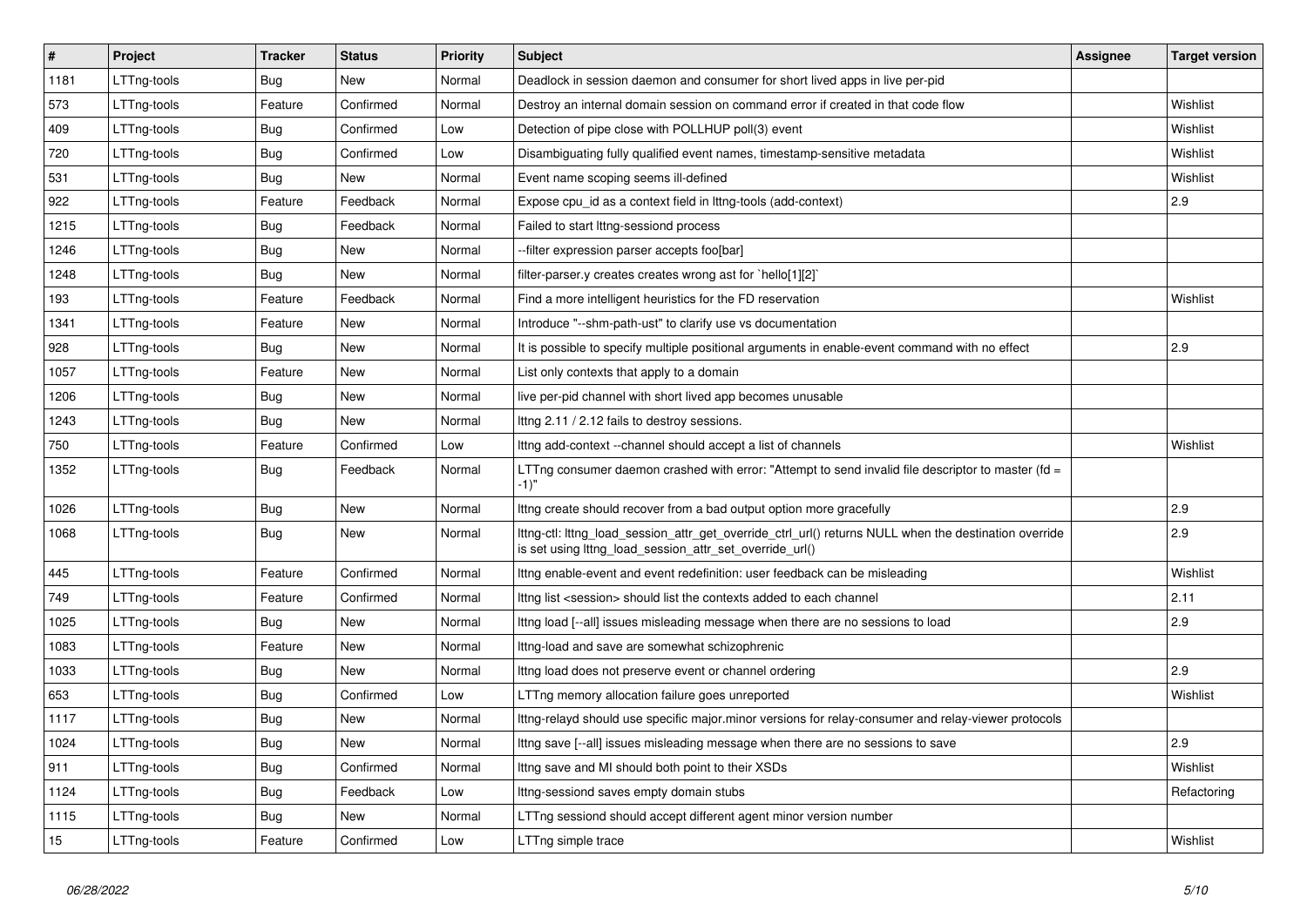| $\vert$ # | Project       | <b>Tracker</b> | <b>Status</b> | Priority | <b>Subject</b>                                                                                                             | <b>Assignee</b> | <b>Target version</b> |
|-----------|---------------|----------------|---------------|----------|----------------------------------------------------------------------------------------------------------------------------|-----------------|-----------------------|
| 1318      | LTTng-tools   | <b>Bug</b>     | New           | Normal   | lttng-tools configured with --with-consumerd32-libdir --with-consumerd32-bin does not start a 32bit<br>consumerd on launch |                 | 2.12                  |
| 919       | LTTng-tools   | <b>Bug</b>     | Confirmed     | Normal   | "Ittng track" list pid in order when listing with ust. Kernel is alright. look for sorting and output                      |                 | 2.9                   |
| 1262      | LTTng-tools   | <b>Bug</b>     | New           | Low      | Metadata channel properties are not configurable (kernel domain)                                                           |                 |                       |
| 1133      | LTTng-tools   | Feature        | New           | Normal   | Metadata regeneration does not have to be "destructive"                                                                    |                 | 2.11                  |
| 106       | LTTng-tools   | Feature        | Confirmed     | Normal   | Missing context information in list command                                                                                |                 | Wishlist              |
| 1116      | LTTng-tools   | <b>Bug</b>     | New           | Normal   | MI XSD minor version should have been bumped once or twice (?) between tools 2.8 and 2.10                                  |                 |                       |
| 137       | LTTng-tools   | Feature        | Confirmed     | Normal   | No more tracing possible after consumerD dies (via kill command)                                                           |                 | Wishlist              |
| 930       | LTTng-tools   | <b>Bug</b>     | <b>New</b>    | Normal   | "Non-default channel exists within session" when enabling UST/kernel and agent events                                      |                 | 2.9                   |
| 1267      | LTTng-tools   | <b>Bug</b>     | New           | Low      | odr-violation for config_str_yes                                                                                           |                 |                       |
| 1114      | LTTng-tools   | <b>Bug</b>     | New           | Normal   | Possible invalid discarded events count                                                                                    |                 | 2.10                  |
| 592       | LTTng-tools   | <b>Bug</b>     | Confirmed     | Low      | Potential trace process subdirectory name collision with PID namespaces                                                    |                 | Wishlist              |
| 993       | LTTng-tools   | <b>Bug</b>     | Feedback      | Normal   | Re-enabling disabled events create new tracepoint events                                                                   |                 |                       |
| 1127      | LTTng-tools   | Feature        | Confirmed     | Normal   | regression/tool/filtering use local gen-ust-event instead of tests/utils                                                   |                 | Refactoring           |
| 1182      | LTTng-tools   | <b>Bug</b>     | New           | Normal   | relayd mishandles channels configured with tracefile-count $== 0$ and tracefile-size $!= 0$                                |                 | 2.9                   |
| 35        | LTTng-tools   | Feature        | Confirmed     | Normal   | Remote administration                                                                                                      |                 | Wishlist              |
| 599       | LTTng-tools   | Feature        | Confirmed     | Normal   | second snapshot not to gather data from the previous snapshot (no repeated events)                                         |                 | Wishlist              |
| 984       | LTTng-tools   | Feature        | New           | Normal   | Session path in LTTng profiles should not contain date and time                                                            |                 | Wishlist              |
| 632       | LTTng-tools   | Feature        | Confirmed     | Normal   | Several commands could benefit from an "all" option                                                                        |                 | Wishlist              |
| 1270      | LTTng-tools   | <b>Bug</b>     | In Progress   | Normal   | testsuite should use babeltrace2 binary if found                                                                           |                 |                       |
| 1271      | LTTng-tools   | <b>Bug</b>     | New           | Normal   | testsuite should use bt2 python imports                                                                                    |                 |                       |
| 1331      | LTTng-tools   | <b>Bug</b>     | Feedback      | Normal   | test_unix_socket fails for 64 bit arches on alpine linux but passes on 32bit arches                                        |                 |                       |
| 1059      | LTTng-tools   | <b>Bug</b>     | Confirmed     | Normal   | The save and load commands do not use the same default home directory                                                      |                 |                       |
| 1105      | LTTng-tools   | <b>Bug</b>     | New           | Normal   | The trigger API should warn the client when an unsupported condition is being used                                         |                 | 2.10                  |
| 766       | LTTng-tools   | Feature        | New           | Normal   | Trace file rotation to consider older sessions in same tree                                                                |                 | Wishlist              |
| 821       | LTTng-tools   | Feature        | New           | Low      | trace session name in the metadata                                                                                         |                 | Wishlist              |
| 1102      | LTTng-tools   | <b>Bug</b>     | In Progress   | Normal   | Trigger conditions are not evaluated on subscription                                                                       |                 | 2.10                  |
| 561       | LTTng-tools   | <b>Bug</b>     | Confirmed     | Low      | Under certain conditions, a user-space trace may overwrite itself                                                          |                 | Wishlist              |
| 1287      | LTTng-tools   | Feature        | New           | Low      | Use abstract sockets for lttng-consumerd UST shared memory files                                                           |                 |                       |
| 1197      | LTTng-tools   | Feature        | New           | Low      | Use renameat2() to atomically exchange metadata on metadata regenerate                                                     |                 |                       |
| 566       | LTTng-tools   | Feature        | Confirmed     | Normal   | User-space data buffering schemes and the lttng user interface                                                             |                 | Wishlist              |
| 1137      | LTTng-tools   | Feature        | Confirmed     | Normal   | Version handshake for Ittng-consumerd and Ittng-sessiond                                                                   |                 | 2.11                  |
| 601       | LTTng-modules | Feature        | New           | Normal   | Add session to metadata environment                                                                                        |                 |                       |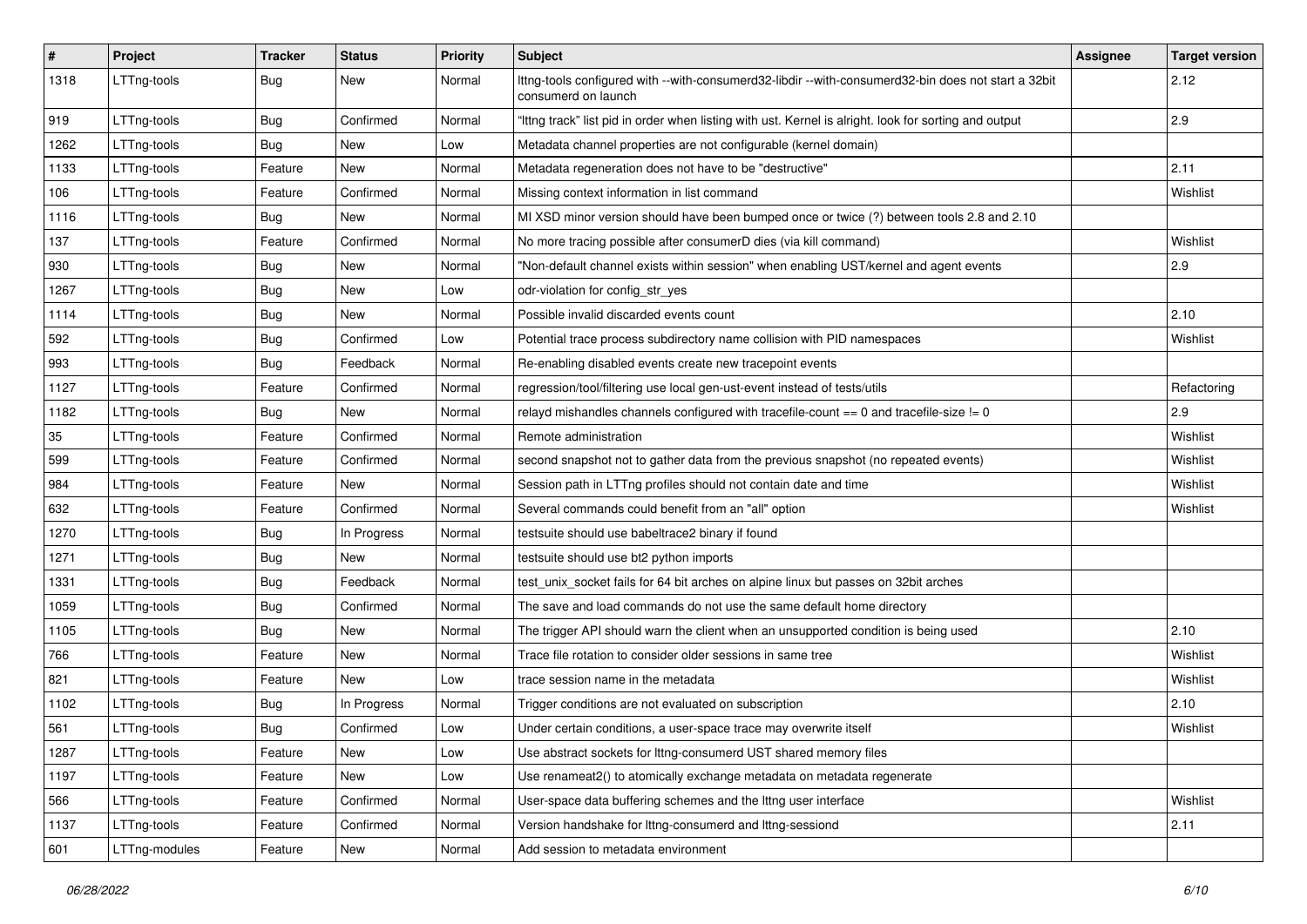| $\vert$ # | Project       | <b>Tracker</b> | <b>Status</b> | <b>Priority</b> | Subject                                                                                                            | Assignee | <b>Target version</b> |
|-----------|---------------|----------------|---------------|-----------------|--------------------------------------------------------------------------------------------------------------------|----------|-----------------------|
| 584       | LTTng-modules | Feature        | New           | Normal          | Confusing error message when trying to enable a non existant tracepoint                                            |          |                       |
| 347       | LTTng-modules | Feature        | New           | Normal          | dump process hostname                                                                                              |          |                       |
| 396       | LTTng-modules | Feature        | New           | Normal          | Enable channel after start session                                                                                 |          |                       |
| 743       | LTTng-modules | Feature        | New           | Normal          | Enable channel *after* tracing has started                                                                         |          |                       |
| 938       | LTTng-modules | <b>Bug</b>     | Confirmed     | Normal          | Enabling two events with same name but not the same event type cause no warning and does not<br>behave as expected |          | 2.10                  |
| 1039      | LTTng-modules | Feature        | New           | Normal          | Generate an event when Perf takes a sample                                                                         |          |                       |
| 439       | LTTng-modules | Feature        | New           | Normal          | LTTng kernel tracepoint documentation                                                                              |          |                       |
| 1261      | LTTng-modules | <b>Bug</b>     | New           | Normal          | Missing filename field on first openat() syscall                                                                   |          |                       |
| 1061      | LTTng-modules | Feature        | New           | Normal          | New btrfs events should be added to lttng-modules instrumentation                                                  |          |                       |
| 1264      | LTTng-modules | Feature        | New           | Low             | NOHZ support for lib ring buffer                                                                                   |          |                       |
| 1345      | LTTng-modules | Bug            | New           | Normal          | NULL pointer dereference when adding perf:cpu:cache-misses context                                                 |          |                       |
| 1157      | LTTng-modules | Bug            | New           | Normal          | Re-enable LTTng lock_* tracepoints                                                                                 |          |                       |
| 1263      | LTTng-modules | Feature        | New           | Low             | Re-integrate sample modules from libringbuffer into Ittng-modules                                                  |          |                       |
| 1175      | LTTng-modules | Feature        | New           | Normal          | Resolving the name of memory barrier system call                                                                   |          |                       |
| 999       | LTTng-modules | Feature        | New           | Low             | Support mmap for metadata channel                                                                                  |          |                       |
| 336       | LTTng-modules | Feature        | New           | Low             | Support splice() for partial pages                                                                                 |          |                       |
| 1265      | LTTng-modules | Feature        | New           | Low             | Turn lttng-probes.c probe_list into a hash table                                                                   |          |                       |
| 1067      | LTTng-modules | Feature        | New           | Normal          | Update writeback instrumentation for newer kernels                                                                 |          | Wishlist              |
| 1208      | LTTng         | <b>Bug</b>     | Feedback      | Normal          | 2.11 relayd in live mode attach window changed                                                                     |          |                       |
| 937       | LTTng         | Bug            | New           | Normal          | Babeltrace failure in live mode                                                                                    |          |                       |
| 1030      | LTTng         | Bug            | Confirmed     | Normal          | Ci: unit test are not running for stable v2.8 and greater                                                          |          |                       |
| 1347      | LTTng         | Feature        | New           | Low             | Codename for 2.14                                                                                                  |          | 2.14                  |
| 1288      | LTTng         | Feature        | New           | Low             | Combine all per-cpu shm areas for a channel into a single file                                                     |          |                       |
| 1060      | LTTng         | <b>Bug</b>     | Confirmed     | Low             | Document the extra reading subbuffer always allocated                                                              |          | Wishlist              |
| 1038      | LTTng         | Bug            | New           | Normal          | Enabling all events for the JUL domain, while having disabled events                                               |          |                       |
| 211       | LTTng         | Feature        | New           | Normal          | <b>Environment vars</b>                                                                                            |          | Wishlist              |
| 989       | LTTng         | Bug            | Feedback      | Normal          | Error code correction for list_lttng_ust_global_events() and list_lttng_kernel_events()                            |          |                       |
| 1023      | LTTng         | <b>Bug</b>     | Confirmed     | Normal          | Error message on enabling event/all event for -j/-l/-p                                                             |          | 2.9                   |
| 1073      | LTTng         | <b>Bug</b>     | New           | Normal          | Filtering test cases failing                                                                                       |          |                       |
| 981       | LTTng         | Feature        | New           | Normal          | Handle the flush of the last subbuffer                                                                             |          |                       |
| 969       | LTTng         | <b>Bug</b>     | New           | Normal          | It is not possible to only enable/disable events with "*' in their names                                           |          |                       |
| 967       | LTTng         | <b>Bug</b>     | New           | Normal          | It is possible to enable two events having two different types but sharing the same name                           |          |                       |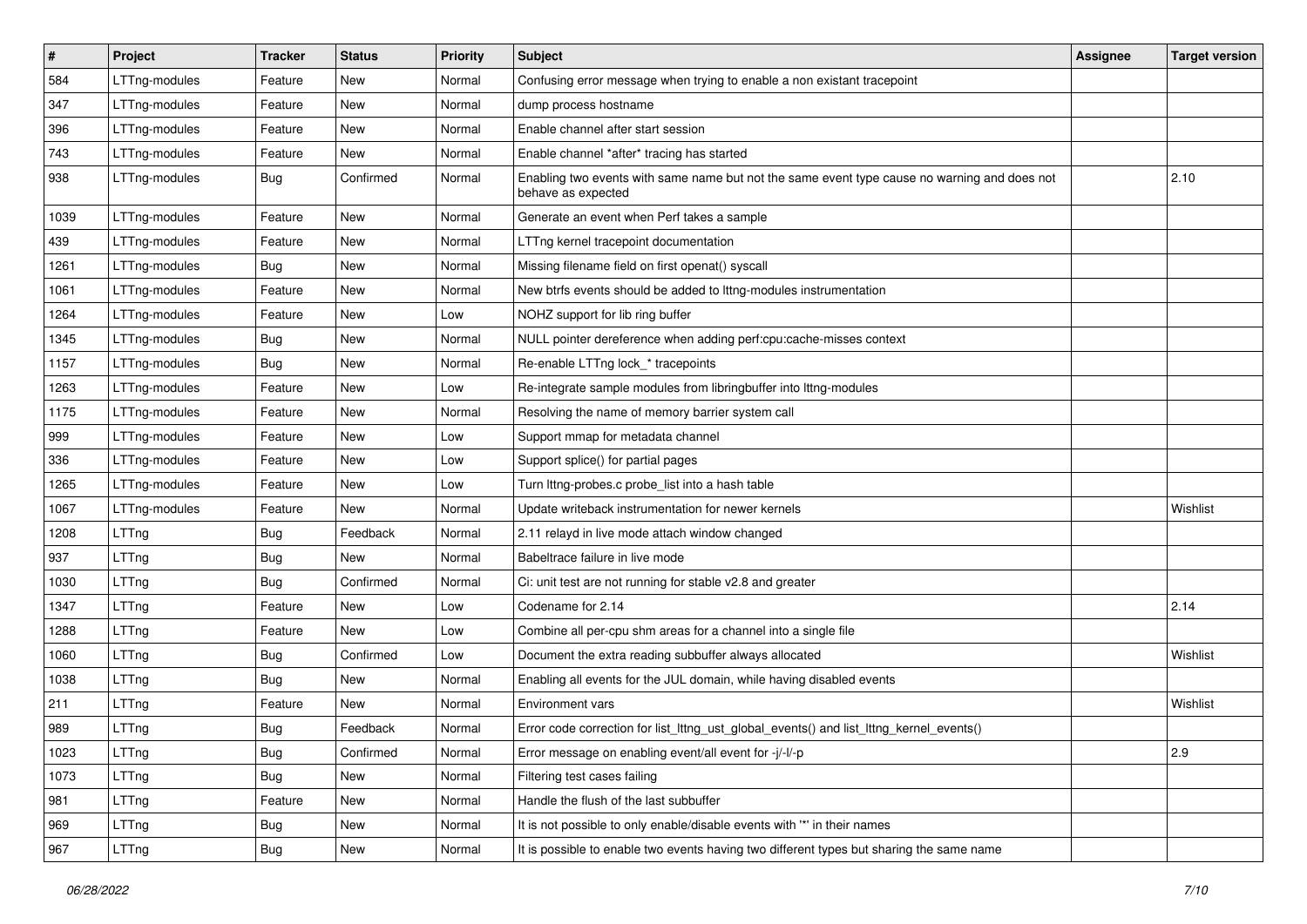| #    | Project                    | <b>Tracker</b> | <b>Status</b> | <b>Priority</b> | <b>Subject</b>                                                                                      | Assignee | <b>Target version</b>      |
|------|----------------------------|----------------|---------------|-----------------|-----------------------------------------------------------------------------------------------------|----------|----------------------------|
| 1305 | LTTng                      | Bug            | <b>New</b>    | Normal          | Kernel test hang                                                                                    |          | 2.12                       |
| 1034 | LTTng                      | <b>Bug</b>     | Confirmed     | Normal          | KPROBE & KREPROBE support for saved/loaded sessions is not working                                  |          | 2.9                        |
| 1146 | LTTng                      | Bug            | New           | Normal          | LD PRELOAD applications using lttng-ust-pthread                                                     |          |                            |
| 1298 | LTTng                      | Bug            | On pause      | Normal          | LTTng build reprudibility for OE-core (yocto)                                                       |          |                            |
| 946  | LTTng                      | Bug            | New           | Normal          | LTTng trace splice size could be opitimized                                                         |          |                            |
| 1343 | LTTng                      | Bug            | New           | Normal          | Notifications tests hangs during OE/yocto.                                                          |          |                            |
| 945  | LTTng                      | Bug            | Feedback      | Normal          | Running cyclictest with Ittng                                                                       |          |                            |
| 934  | LTTng                      | Bug            | Confirmed     | Normal          | Session in snapshot mode does not indicate a path when listed                                       |          | 2.6                        |
| 1207 | LTTng                      | <b>Bug</b>     | Confirmed     | Normal          | Tools 2.11 fails on destroy for lttng-modules 2.9                                                   |          |                            |
| 1209 | LTTng                      | Bug            | New           | Normal          | Tracking a PID after start of session result in error on lttng-sessiond                             |          |                            |
| 1195 | LTTng                      | <b>Bug</b>     | Feedback      | Normal          | Userspace tracing issue                                                                             |          |                            |
| 1192 | LTTng                      | Bug            | New           | Normal          | Web documentation improvement: describe use of CREATE_TRACE_POINTS for lttng-ust<br>instrumentation |          |                            |
| 262  | <b>Common Trace Format</b> | Bug            | <b>New</b>    | Normal          | Be clearer about fields of headers and contexts                                                     |          |                            |
| 888  | <b>Common Trace Format</b> | Bug            | <b>New</b>    | Normal          | BE vs LE bitfield packing is not easy to understand + undefined behaviour for mixed BE/LE           |          |                            |
| 254  | <b>Common Trace Format</b> | <b>Bug</b>     | New           | Normal          | No specified charset for metadata packets payload                                                   |          |                            |
| 265  | <b>Common Trace Format</b> | Bug            | New           | Normal          | Specify where exactly the event ID must be in the header                                            |          |                            |
| 1226 | <b>Babeltrace</b>          | Feature        | New           | Normal          | Allow making graph execution more "event-based"                                                     |          | Babeltrace -<br>stable 2.0 |
| 1322 | <b>Babeltrace</b>          | Bug            | New           | Normal          | Assert in ctf_msg_iter_destroy()                                                                    |          | Babeltrace -<br>stable 2.0 |
| 1319 | <b>Babeltrace</b>          | <b>Bug</b>     | New           | Normal          | Assert in emit_inactivity_message                                                                   |          | Babeltrace -<br>stable 2.0 |
| 1348 | <b>Babeltrace</b>          | <b>Bug</b>     | New           | Normal          | Assertion failure when passing `smalltrace` CTF test trace twice to convert command                 |          | Babeltrace -<br>stable 2.0 |
| 1144 | <b>Babeltrace</b>          | Bug            | New           | Normal          | Babeltrace 1.5.3 intermittent error on Ittng-live hooking                                           |          |                            |
| 1121 | <b>Babeltrace</b>          | Bug            | New           | Normal          | Babeltrace 2.0-pre reports negative timestamp with ctf-writer traces                                |          |                            |
| 1351 | <b>Babeltrace</b>          | Bug            | Feedback      | Normal          | Babeltrace2 failes at a negative clock `offset`                                                     |          | Babeltrace -<br>stable 2.0 |
| 1300 | <b>Babeltrace</b>          | Feature        | New           | Normal          | babeltrace2 lacks knowledge of bitwise enum produced by lttng-modules                               |          | Babeltrace -<br>2.1        |
| 1260 | <b>Babeltrace</b>          | Bug            | <b>New</b>    | Normal          | Babeltrace 2 refuses a trace when a previous packet has an end time > begin of the next packet      |          | Babeltrace -<br>stable 2.0 |
| 1299 | <b>Babeltrace</b>          | Bug            | Confirmed     | Normal          | babeltrace2 re-uses prior event string rather than expected empty string                            |          | Babeltrace -<br>stable 2.0 |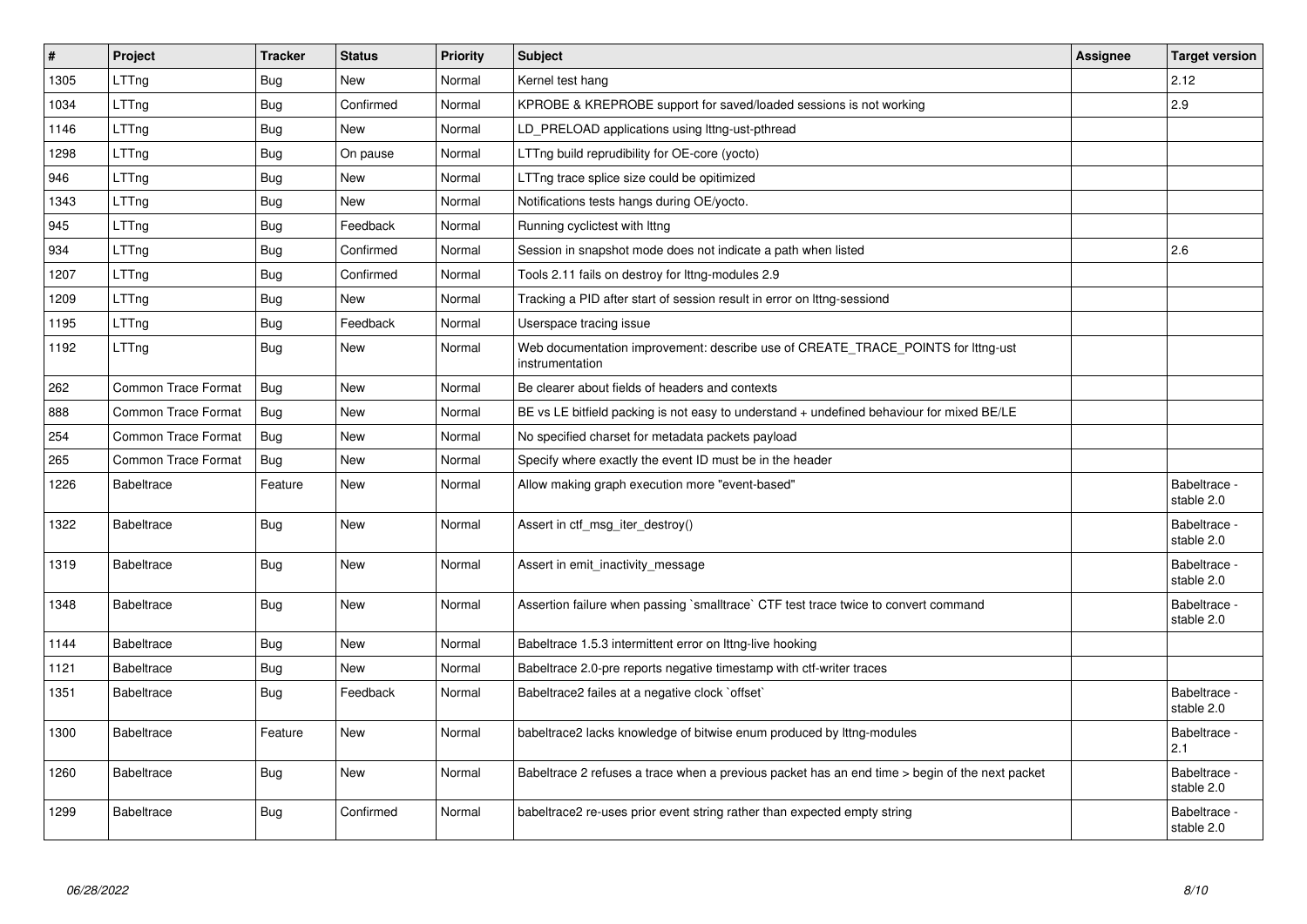| #    | Project           | <b>Tracker</b> | <b>Status</b> | Priority | Subject                                                                                                                                                  | Assignee | <b>Target version</b>      |
|------|-------------------|----------------|---------------|----------|----------------------------------------------------------------------------------------------------------------------------------------------------------|----------|----------------------------|
| 1221 | <b>Babeltrace</b> | <b>Bug</b>     | New           | Normal   | Babeltrace 2 sometimes fail on live trace with Ittng-clear feature                                                                                       |          | Babeltrace -<br>stable 2.0 |
| 1350 | Babeltrace        | Bug            | Feedback      | Normal   | Babeltrace failes at a negative clock `offset`                                                                                                           |          | Babeltrace -<br>stable 1.x |
| 1096 | <b>Babeltrace</b> | <b>Bug</b>     | <b>New</b>    | Normal   | Babeltrace takes 100% CPU and 100% mem reading a malformed trace                                                                                         |          |                            |
| 1228 | Babeltrace        | <b>Bug</b>     | New           | Normal   | calling seek to beginning after seek to ns from origin                                                                                                   |          | Babeltrace -<br>stable 2.0 |
| 1223 | <b>Babeltrace</b> | Bug            | Feedback      | Low      | Check for cmp and diff in configure                                                                                                                      |          | Babeltrace -<br>stable 2.0 |
| 1227 | <b>Babeltrace</b> | <b>Bug</b>     | New           | Normal   | cli: Error when using --clock-cycles and -c sink.text.pretty at the same time                                                                            |          | Babeltrace -<br>2.1        |
| 1333 | <b>Babeltrace</b> | <b>Bug</b>     | New           | Normal   | Crash on invalid argument sequence                                                                                                                       |          | Babeltrace -<br>stable 2.0 |
| 1338 | Babeltrace        | Bug            | <b>New</b>    | Normal   | Crash when specifying convert command with custom python plug-in                                                                                         |          | Babeltrace -<br>stable 2.0 |
| 1224 | <b>Babeltrace</b> | <b>Bug</b>     | <b>New</b>    | Normal   | Crash while reading a live per-pid trace                                                                                                                 |          | Babeltrace -<br>stable 2.0 |
| 1168 | <b>Babeltrace</b> | <b>Bug</b>     | Feedback      | Normal   | CTF for a user-plugged clock assumes that "offset" is unsigned, but a negative value can happen<br>and will result in unparsable metadata getting stored |          |                            |
| 1220 | <b>Babeltrace</b> | <b>Bug</b>     | New           | Normal   | filter.utils.trimmer component does not support streams without packets                                                                                  |          |                            |
| 1230 | <b>Babeltrace</b> | <b>Bug</b>     | <b>New</b>    | Normal   | flt.utils.trimmer: local time can be nonexistent or ambiguous with DST                                                                                   |          | Babeltrace -<br>2.1        |
| 1229 | <b>Babeltrace</b> | <b>Bug</b>     | New           | Normal   | flt.utils.trimmer: with no date, beginning time cannot be greater than end time                                                                          |          | Babeltrace -<br>2.1        |
| 1278 | <b>Babeltrace</b> | <b>Bug</b>     | Feedback      | Normal   | "Graph failed to complete successfully" error                                                                                                            |          | Babeltrace -<br>stable 2.0 |
| 1259 | Babeltrace        | Bug            | New           | Normal   | improved to description/usecases for streams and packets.                                                                                                |          | Babeltrace -<br>stable 2.0 |
| 1138 | <b>Babeltrace</b> | Bug            | New           | Normal   | Live session listing return malformed url                                                                                                                |          |                            |
| 1233 | <b>Babeltrace</b> | Feature        | New           | Normal   | Python: Add ___ str___ to Message types, and perhaps other types                                                                                         |          | Babeltrace -<br>2.1        |
| 1334 | <b>Babeltrace</b> | <b>Bug</b>     | <b>New</b>    | Normal   | Python component class memory leak                                                                                                                       |          | Babeltrace -<br>stable 2.0 |
| 1321 | Babeltrace        | Bug            | New           | Normal   | Segfault in bfcr_unsigned_int_cb()                                                                                                                       |          | Babeltrace -<br>stable 2.0 |
| 1258 | Babeltrace        | Bug            | New           | Normal   | Segmentation fault when running with --debug                                                                                                             |          | Babeltrace -<br>stable 2.0 |
| 1236 | Babeltrace        | Bug            | New           | Normal   | SIGTRAP in glib found during fuzzing                                                                                                                     |          | Babeltrace -<br>stable 2.0 |